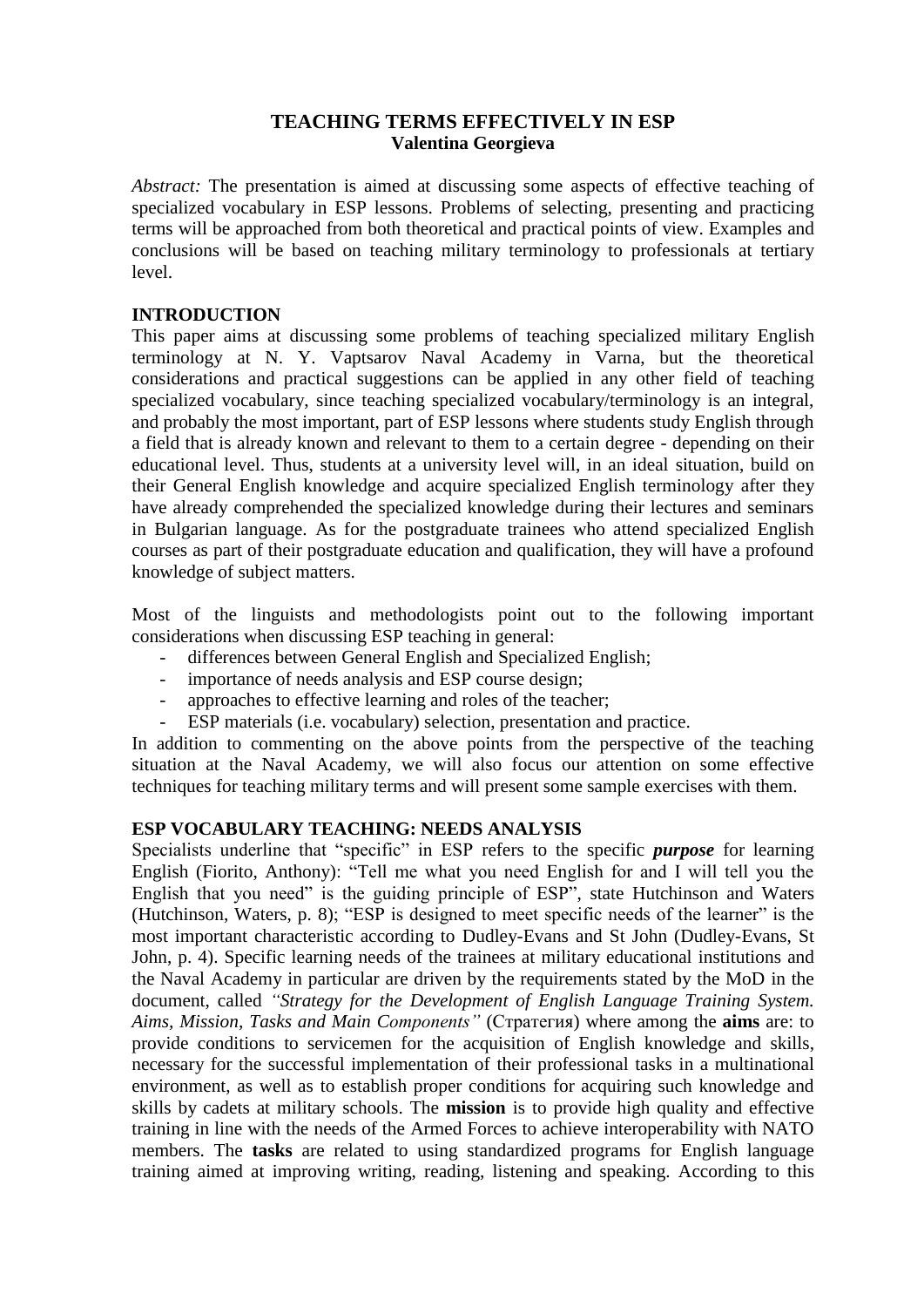*Strategy*, the ultimate goal of English training at military institutions is related to successful fulfillment of students' professional tasks in a multinational environment.

As seen from this document, all language skills are considered equally important, which raises some question: what English do trainees at the Naval Academy actually need – General or Specialized? What should be ratio between them? Shouldn"t there be a stress on a particular skill they would most likely need in order to perform their duties more successfully? What should we prioritise in the syllabus?

Practice and feedback from students have proved that the answers to these questions depend on many factors, among which the most important are the position of the officer and his specialty. ESP postgraduates at the Naval Academy are adults most of whom (except participants in courses for beginners) already have some acquaintance with English and are learning the language in order to communicate a set of professional skills and to perform particular job-related functions. Thus, officers who need English most are those who work at Naval HQ and General Staff, who communicate in English both in a written form and orally with NATO and non-NATO partners, as well as senior commanding officers, who regularly participate in international training exercises, activities, and meetings. Officer's specialty is also important, because, for example, Deck officers will have more exposure to English, while Ship Engineers will need less.

A more precise picture of actual needs of trainees who participate in English courses at the Department for Postgraduate Studies at the Naval Academy is possible thanks to questionnaires they fill in at the end of each course. Thus, 253 questionnaires have been collected in the period from 15.05.2006 to 18.12.2009. They provide feedback of the training experience in studying English by officers, NCOs and privates, as well as small number of civilians, who participated in 25 groups in six different courses: from Level One to Four, as well as in Refresher Courses Modules 1 and 2. The syllabus of the courses from the so called levels 1-4 is based mainly on the *American Language Course* Books 1-36<sup>1</sup> and Refresher courses are based mainly on General English Course books (*Headway<sup>2</sup>* , *Cutting Edge<sup>3</sup>* ) with specialized lessons from the *Campaign<sup>4</sup>* Course book and *English for the Military* textbook (Georgieva 2005). Alongside with answering questions about the learning facilities and the self-access resource center, teachers' methods and punctuality, teacher-students interaction, and forms of control, there are two questions which are closely connected to evaluating trainees' needs:

- 1. According to you, is the course syllabus adequate to the course objectives?
- a/ do you think there are unnecessary topics? If yes which ones?
- b/ do you think there are missing topics? If yes which ones?
- 2. How do you personally assess the results you achieved during the course?

The **question about the syllabus** gets mostly positive answers, e.g. "The syllabus is adequate" and it is rated on a 6-grade scale as follows:

 $\overline{a}$ 

<sup>&</sup>lt;sup>1</sup> American Language Course, Books 1-36, Defence Language Institute, English Language Center, Lackland AFB, San Antonio, Texas

<sup>&</sup>lt;sup>2</sup> Soars J. and L., M. Sayer: New Headway, OUP

<sup>3</sup> Cunningham S., P. Moor: New Cutting Edge, Person, Longman

<sup>4</sup> Mellor-Clark S., Y. B. de Altamirano: Campaign, MacMillan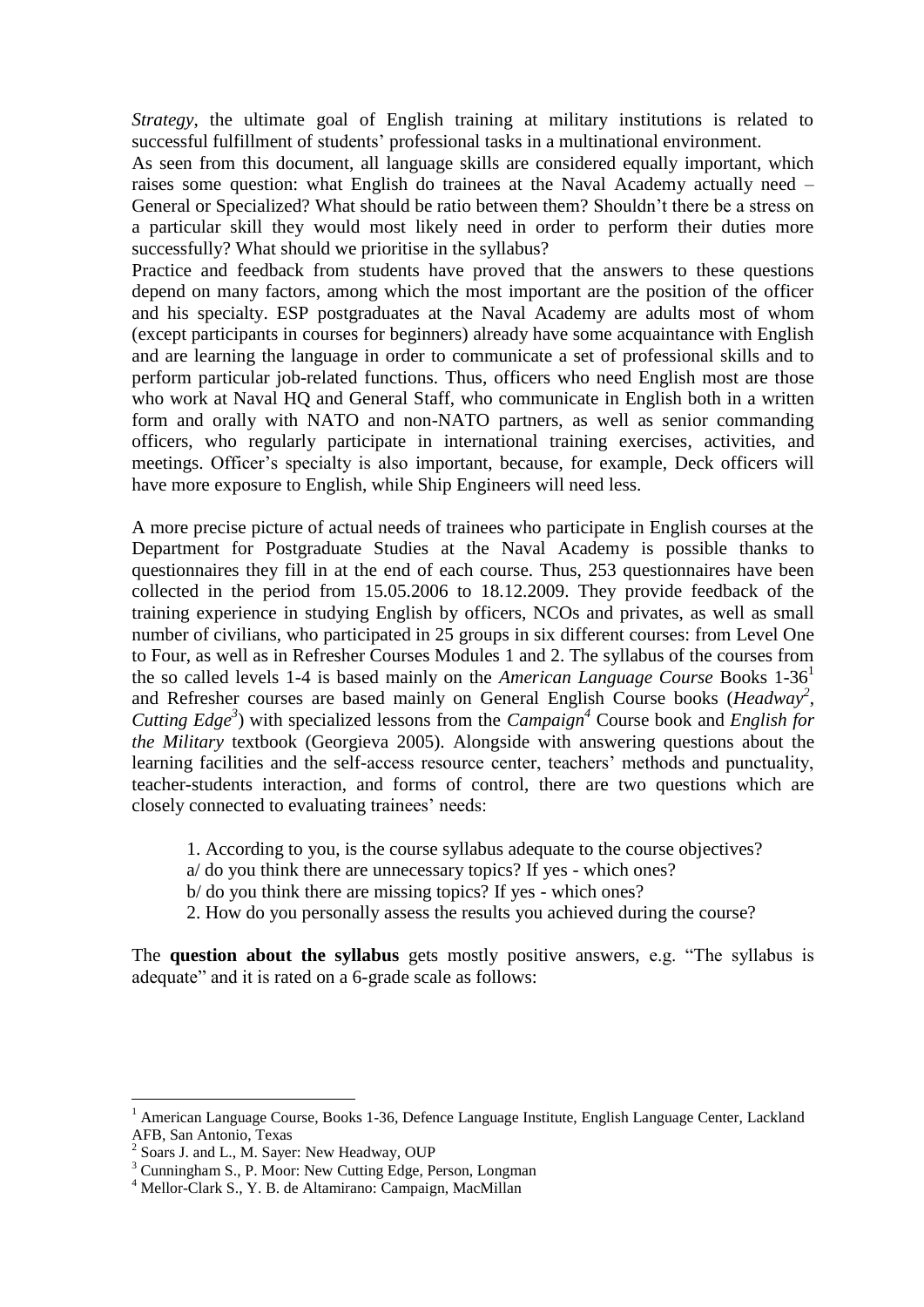

In addition, some of the trainees comment on the topics they think need a change or need to be included. Thus 18 of them state that the course should be directed towards better preparing for a successful passing of the STANAG 6001 test, e.g. "I consider it necessary to pay special attention to the STANAG 6001 test requirements", "I suggest studying military terminology more intensively, e.g. military reports and formal papers and statements, that will help at the STANAG test."

Another 18 state they consider the ALC course to be outdated: "The textbooks are pretty old", "ALC books content is not enough", "ALC has boring texts", "ALC is not the best book".

The next requirement is also e result of ALC content which lacks enough speaking tasks. That is why some students feel they need more speaking practice (14 trainees).

Despite the fact that ALC is designed for military members, it is still felt to be not enough "military". Military topics appear in it randomly, in separate units which are not related to the previous or next ones. This is the reason for the students to insist on introducing more military terminology in the syllabus: "It is necessary to pay more attention to military topics", "More attention should be paid to military abbreviations", "There are military terms in the programme, but not enough naval terms" (11 students).

A smaller number of students need more listening (8) or grammar exercises (4).

From the statistic results, it can be seen that coping with the STANAG 6001 examination is the main target need for postgraduates since for the majority of them a certain result is a requirement for taking/keeping a job position. Their needs for speaking, listening and writing military English are urgent and justify their high demands on military writing and speaking.

The second question about the **personal results achieved during the course** was rated by 152 postgraduates as follows:

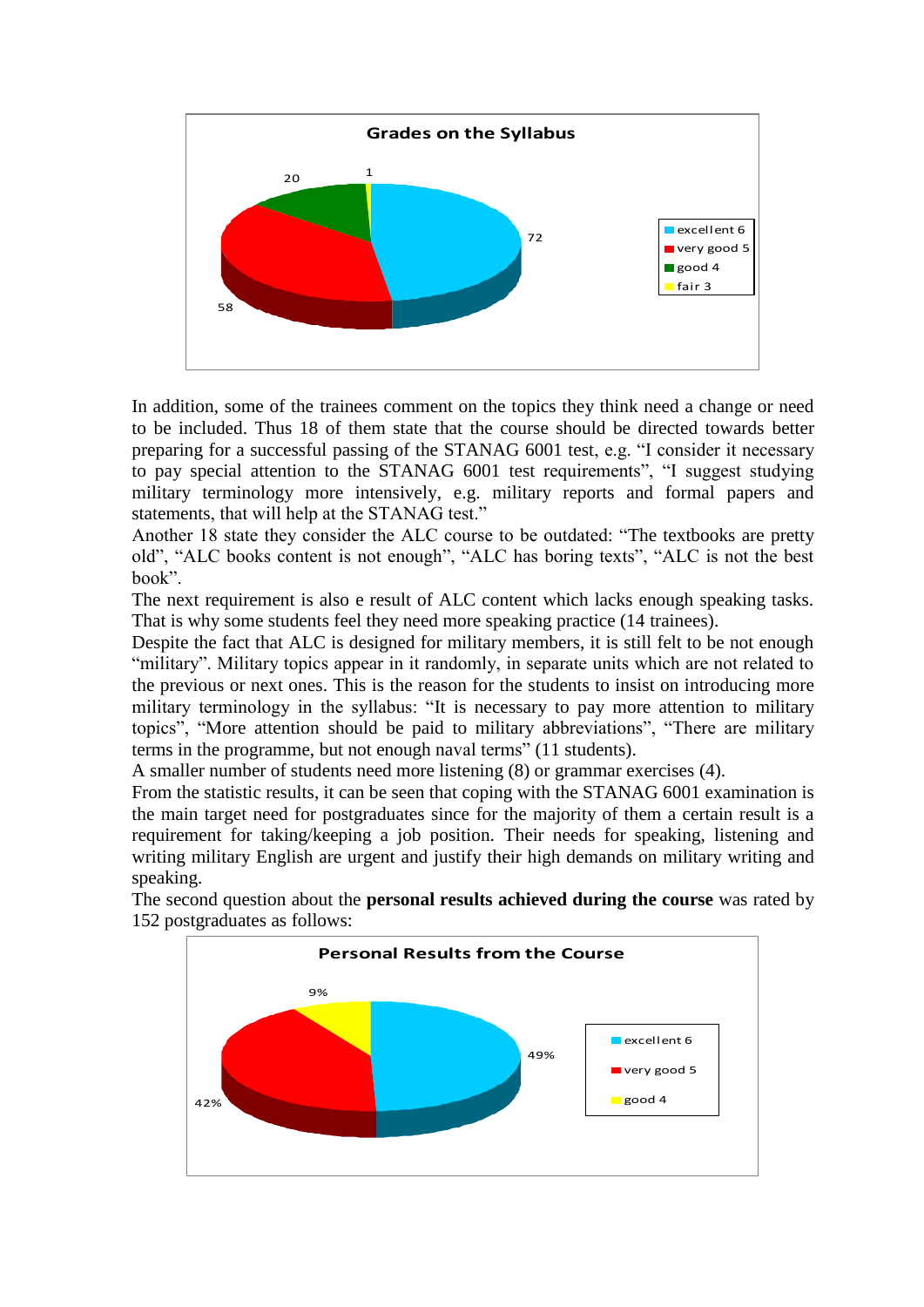Another 77 students, who studied before February 2008 (85 %), answered positively, i.e. they achieved the results they had expected from the course, and 14 (15 %) were not completely satisfied by the course results, pointing to mainly personal reasons.

The results show that the practicality of ESP teaching was confirmed by 86% of the students.

On the basis of the questionnaire, it can be concluded that students have a definite target need for communication both professionally and in everyday situations and it is necessary to deliver ESP courses to postgraduates. Most postgraduates desire to improve their abilities in English listening, speaking and writing. The teaching materials of military ESP courses are practical and have raised students" ability in professional communication chiefly in the aspect of reading, but they still need a richer specialized military vocabulary.

# **APPROACHES TO EFFECTIVE ESP TEACHING AND ESP TEACHER'S ROLES**

Specialized vocabulary, not grammar, should be put to the centre of the ESP classroom in order to help learners achieve their goal: to communicate fluently in a job-related real situation in a multinational surrounding.

Experts underline that ESP continues to evolve along several distinct paths, which are related to:

- an increasing focus on learners, not just on their immediate wants and needs, but also on future wants and needs as well;

- a move toward negotiated or process orientated syllabi with students actively involved in deciding on the course general goals, content, and pace;

- a continued focus on individual learning, learner centeredness, and learner autonomy;

- a move away from ESP course books towards a more eclectic approach to materials, with an emphasis on careful selection of materials to meet learners' wants and needs;

- a continued high-emphasis on target situation analysis and needs analysis and, following the course delivery, a more objective approach to evaluation and assessment of the course (Graves 2000).

Most specialists-methodologists view learner-centered learning as a major paradigm shift in ESP teaching (Hutchinson & Waters, 1987; Dudley-Evan & St. John, 1998). Unlike the teacher-centered model in which knowledge is transmitted from teacher to learner, the focus is shifted to the constructive role of the learner, who takes some responsibility for his own learning and can negotiate some aspects of the course design. Thus, the subject matter and course content have relevance for the learners and they feel motivated to become more involved in their learning and often seem to participate more actively in class.

The shift towards a learner-centered approach in ESP teaching raises the question about the shift in ESP teacher's roles. The description should start with highlighting the fact that "the great majority of ESP teachers have not been trained as such…Many of [the teachers] feel alienated by the subject matter they are expected to teach… The ESP teacher should not become a teacher of the subject matter, but rather an interested student of the subject matter." (Hutchinson, Waters, pp. 157, 163)

Dudley Evans (quoted by Antony 1997) describes the true **ESP teacher** as needing to perform **five different roles.** These are 1) Teacher, 2) Collaborator, 3) Course designer and materials provider, 4) Researcher and 5) Evaluator.

The first role as 'teacher' is synonymous with that of the 'General English' teacher. The performing of the other four roles is in close relation with collaboration with subject specialists. When team teaching is not possible, the ESP teacher must collaborate more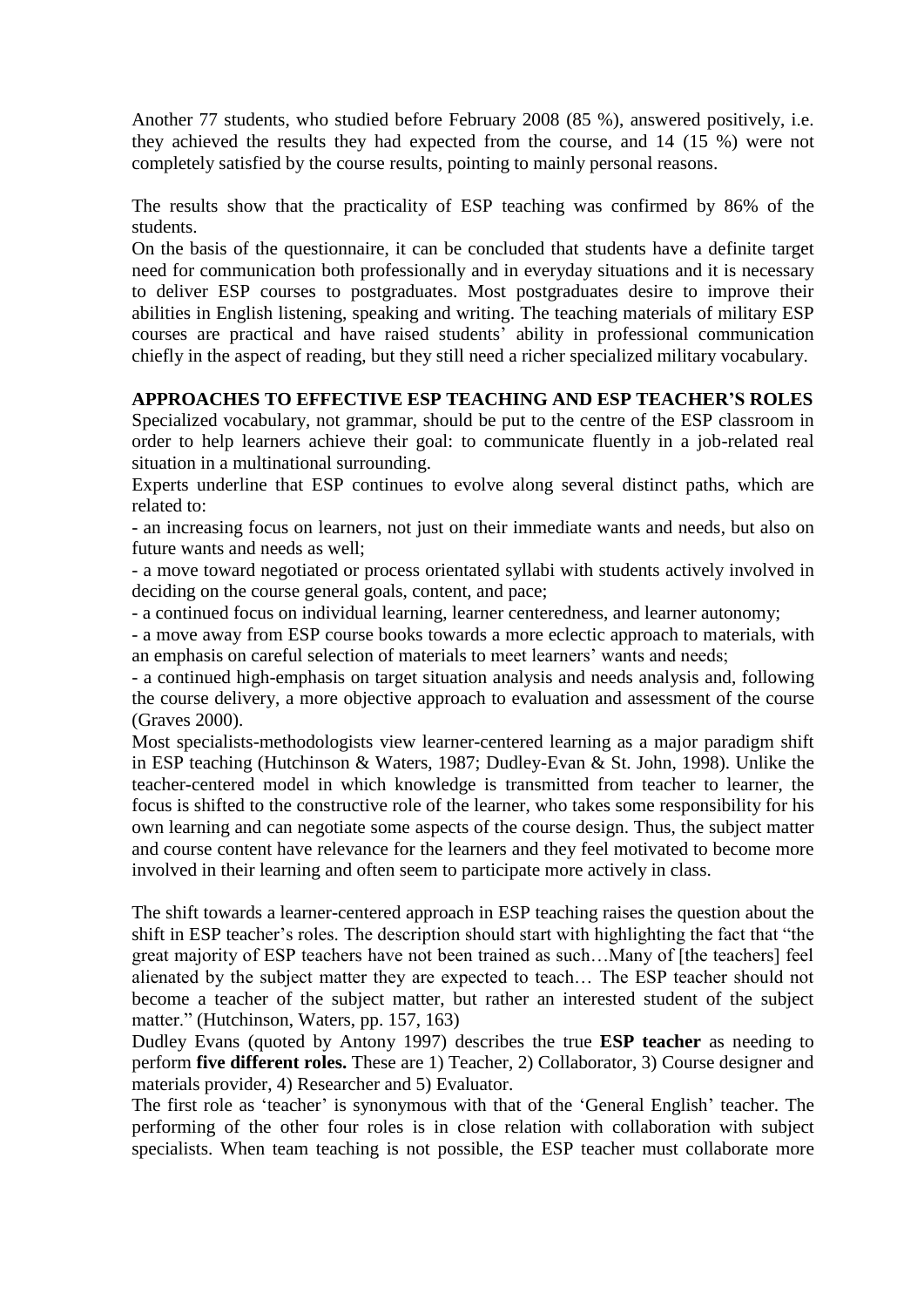closely with the learners, who will generally be more familiar with the specialized content of materials than the teacher him or herself.

Both "General English" teachers and ESP teachers often have to design courses and provide materials. One of the main controversies in the field of ESP is how specific those materials should be. Many ESP teachers need to develop class materials to meet the specific needs of their students. Here the ESP teachers' role as 'researcher' is especially important, with results leading directly to appropriate materials for the classroom. Authors of teaching materials and teachers should take into account the criteria of learnability and teachability of ESP learning materials.

The final role as 'evaluator' deals with assessing the outcomes of both the course and the students' results and is inseparable part of the learning process.

### **SELECTING SPECIALIZED VOCABULARY**

Some specialists argue that the teaching of a specialized vocabulary is not the responsibility of a ESP teacher (Hutchinson T., A. Waters. 1987). However, others claim that "in certain specific contexts it may be the *duty* of the ESP teacher to check that learners have understood technical vocabulary appearing as carrier content for an exercise." (Dudley-Evans, St. John, p. 81). We agree with the latter statement though in our case the difficulty is with specialized military vocabulary. In addition, following the recommendation that "in ESP, English should be presented not as a subject to be learned in isolation from real use, nor as a mechanical skill or habit to be developed. On the contrary, English should be presented in authentic contexts to make the learners acquainted with the particular ways in which the language is used in functions that they will need to perform in their fields of specialty or jobs" (Fiorito). We need to be very careful with selecting and presenting the content paying special attention to the military terminology our students need. In most of the cases, the syllabus that is followed during a course contains enough general military topics and terms respectively. If the teacher decides to introduce supplementary military vocabulary, it should be based on students" particular professional needs, e.g. specialists from the Navy, Army, or Air Force will need different specialized vocabulary. In addition, it needs to be selected after a consultation with a subject specialist for clarifying the exact meaning of terms and their best translation in Bulgarian.

Another option for adding specialized vocabulary to classes is when students themselves bring texts that they need to understand. "The advantage here is that learners "own" texts are involved and committed to them. These texts may be allotted classtime or self-study time according to whether they represent group or individual needs and interests." (Dudley-Evans, St. John, p. 99). A good example of such cases is when trainees from language courses from  $3<sup>rd</sup>$  and  $4<sup>th</sup>$  Level are asked to prepare presentations on professional military topics they choose. Very often students decide to present a topic which is highly professional and loaded with specialized terminology, e.g. *Proteo rescue and salvage ship construction and tasks*, *Diving operations*, *Checking a vehicle at a check point*, *Integrated defense resource management system* to name a few. These presentations are accompanied by discussions when the trainee-presenter not only develops his rhetoric skills, but also takes the leading role and explains to his colleagues a certain function, device, operation, etc. named with a specific term that appears in his presentation. The discussion stage is when students together enhance their knowledge of specialized terminology by clarifying the meaning and practicing the terms in a less formal way, yet in a classroom situation and under a teacher"s guidance.

### **PRESENTING SPECIALIZED VOCABULARY**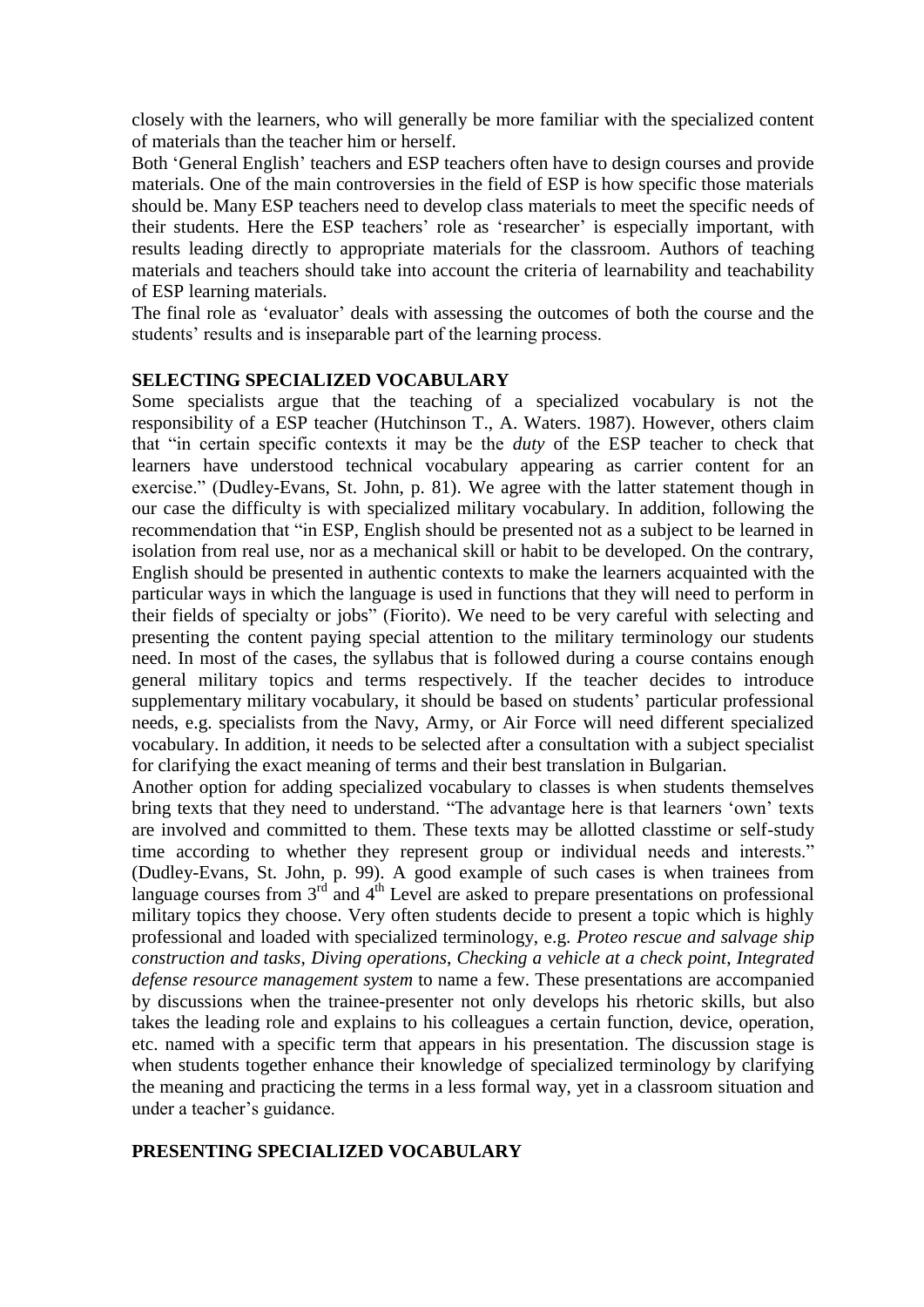Having selected the new terminology to be introduced, the next step is presenting it in such a way so that to be understood and memorized easily by the students. The best way for doing this depends on the terms themselves. As Dudley-Evans, St. John (Dudley-Evans, St. John, p.81-82) point out, there are the following possible situations:

1) In some circumstances a **term is cognate** with the equivalent term in Bulgarian and does not cause difficulty (e.g. *torpedo, frigate, corvette, convoy, escalation, dispersal, sextant, radar, periscope, propeller,* etc.) In many cases there is a one-to-one relationship between the terms in English and the learners' L1, and so it will be enough to translate the term into the L1 after a brief explanation.

2) If the **term is not cognate** and is unfamiliar, then it may need to be introduced and explained before the exercise is tackled. The best teaching situation will be when the new term is presented with its definition according to standardized NATO definition, accepted in the *NATO Glossary of terms and definitions<sup>5</sup>* thus familiarizing the students with the accepted concept of the term, e.g. "*decoy ship / Q-ship* a ship camouflaged as a noncombatant ship with its armament and other fighting equipment hidden and with special provisions for unmasking its weapons quickly."

3) In some situations learners start a new course that is completely new for them. One way is for the language teacher and the subject expert to prepare a **glossary of new terms** with straightforward explanations of the terms.

In all of the above cases, introduction of the new vocabulary should be inseparable from explaining the word meaning in the context of the real life in a simple and interesting way. As a general rule, vocabulary can be taught inductively (through some process of discovery) or deductively, e.g. by providing a picture: "this is a

**Verbal techniques** of explanation can include, but are not limited to:

**-** presenting the new term with its **synonym** or **antonym,** e.g. *bottom mine - ground min, replenishment at sea - underway replenishment, attack – counterattack, friendly hostile.*

**-** presenting the new term in **a scale**, e.g**.** if students know *friendly – hostile,* other steps could be to teach them *neutral, unknown, suspect*.

**- matching/labelling** – when students match new terms to pictures or to their definition, e.g. (Georgieva, 2005):

*Match the description of the following parts of the rifle to the picture:* 



5 *NATO Glossary of Terms and Definitions (English and French)* http://www.nato.int/docu/stanag/aap006/aap-6-2009. pdf

 $\overline{a}$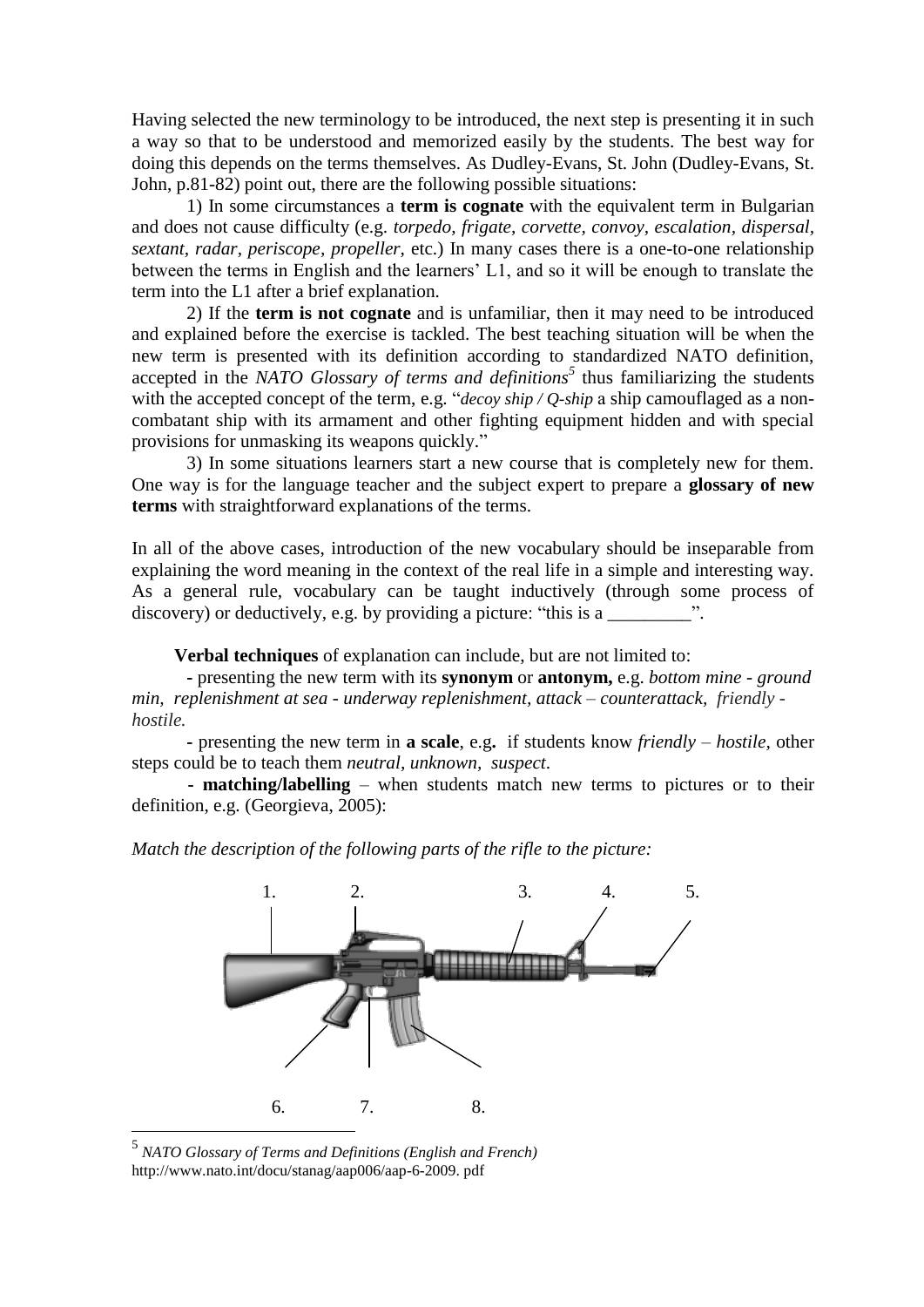- the open end of a gun where the bullets come out: muzzle
- the thick end of a weapon: butt
- the two parts of the aiming device  $\sim$  backsight/ rear sight

foresight/ front sight

- it can be held without the hands slipping: grip

This technique belongs to discovery techniques which activate the learner's previous knowledge of a language and initiate the work with the new vocabulary. Discovery techniques demand the autonomous students with higher knowledge of English.

In addition to the suggested by ESP specialists general methods of presenting the new vocabulary, I suggest some more types of useful ways for introducing specialized terminology.

1) The easiest way is by **visualizing** whenever possible the new term. With the military terminology this could be done in two ways:

- by a picture, photograph, flashcards, drawing, or diagram, e.g.:



 *lifebuoy lifejacket anchor helm*

- by the **symbol** which replaces a given military term and is familiar to the trainees, since it is used in military maps, e.g.:



2) Another possible approach for introducing new terminology is by presenting terms in a **systematic way** (See Georgieva 2007 for details). This approach requires coordinated efforts of lots of specialists (both subject specialists and linguists) in order to collect, present and analyze the system relations between the main concepts, respectively terms, of English military terminology. Moreover, this approach requires language items to be classified not on the basis of their overt formal properties, as, for example, in an alphabetical order, but according to the properties of the concepts to which they refer. One of the possible ways of applying systematic approach is by representing "whole-part" relationships between terms and indicating the connections between concepts consisting of more than one part and their constituent parts. Partitive relationships can be represented by trees, e.g.: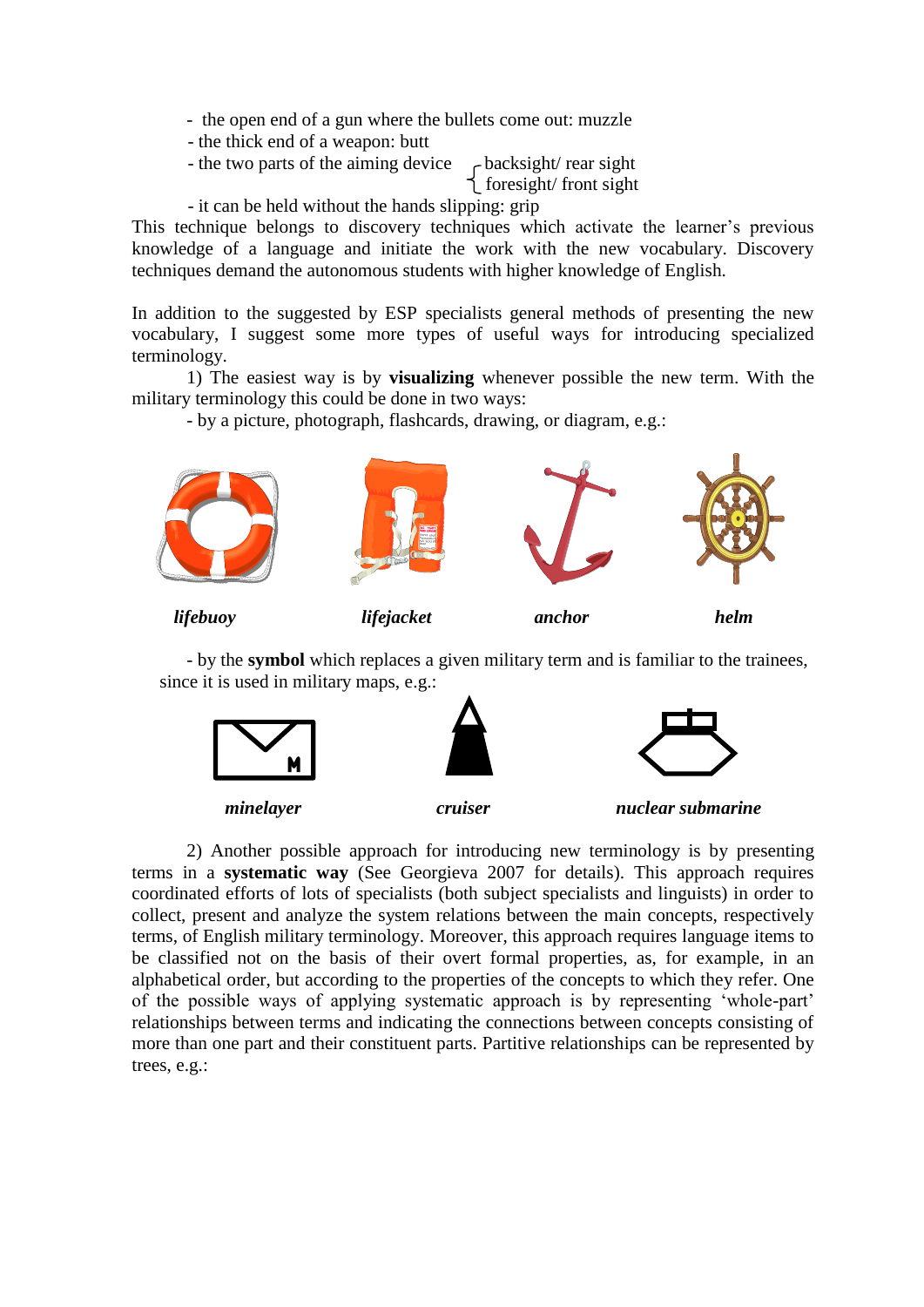

**Classificatory systematicity** deals with generic relationship which establishes hierarchical order and "identifies concepts as belonging to the same category in which there is a broader (generic) concept which is said to be superordinate to the narrower (specific) subordinate concept or concepts… Subordinate concepts contain all the characteristics of the superordinate concept as well as at least one differentiating characteristic. The generic relationship entails both a vertical and horizontal relationship, and can also have several layers which can be represented by a tree structure" (Sager 1990, p. 30). For example, when introducing the terms for different types of naval mines, it is convenient to indicate the criterion, by which a subordinate concept is distinguished from the superordinate concept, e.g.: according to the method of actuation naval mines are *contact* and *target-influence*; according to the position the are *floating*/*moored*, *bottom/ground* and *drifting*; according to the depth of mine-laying they are *shallow water* and *deep sea*, etc. This kind of subdivision of a concept made on the basis of a particular characteristic is called a *facetted classification*.



The choice of one of the above mentioned methods of presenting terms will depend on students" level and interests, as well as on the context (terminologically loaded or of a general nature) in which terms to be studied and memorized appear. With beginner-level students it is advisable to use as many visuals as possible, so that to reduce explanations. On the contrary, with intermediate to advance students it will be beneficiary for them to receive a more complete picture of a set of terms presented as a system with hierarchical relations between them. In both cases a glossary of the new terms (with either translations or NATO definitions/explanations) should be included in the syllabus.

## **PRACTICING NEW TERMS**

In order to ensure not only learning, but also remembering the new vocabulary and its transfer to the long-term memory and turning the passive/receptive knowledge of vocabulary into a productive usage, lots of various activities need to be incorporated in the studying process.

The main types of activities, proved to be practical and useful, are as follows (Sasson; **examples** are taken **from** *English for the Military* textbook):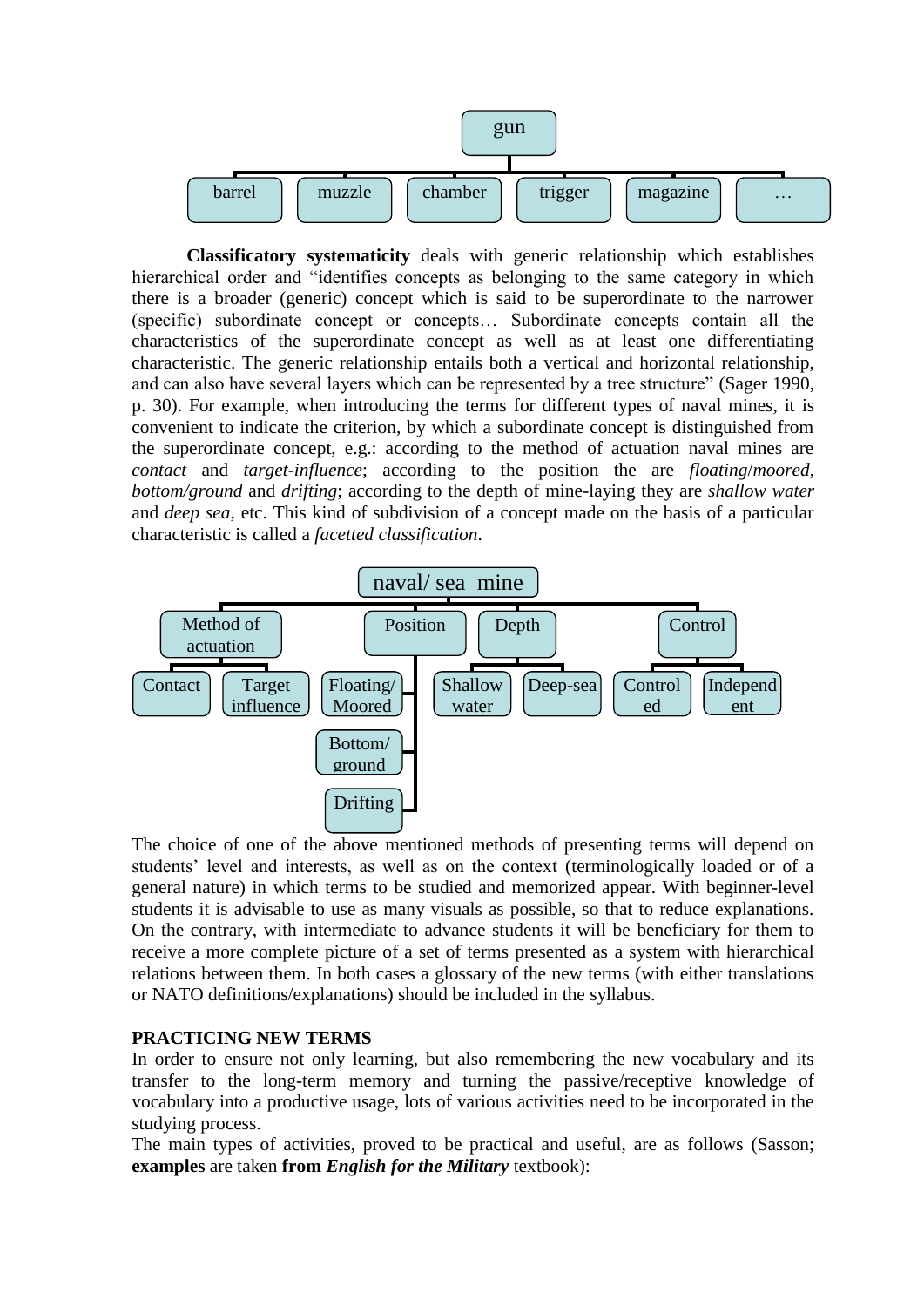#### 1) **Matching** exercises:

- matching the word to its definition (p. 26, Ex. 7B; p. 32, Ex. 3 ; p. 54, Ex. 5B; p. 130, Ex. 4, etc.), e.g.:

p. 102, Ex. 3 B *Match the type of attack to its definition*.

| 1. ambush   | a. taking control of another country                    |  |
|-------------|---------------------------------------------------------|--|
| 2. assault  | b. a brief unimportant fight                            |  |
| 3. invasion | c. an attack on a place by keeping an army round it and |  |
|             | stopping anyone from getting in or out                  |  |
| 4. raid     | d. a surprise attack                                    |  |
| 5. siege    | e. a sudden secret attack by a small group              |  |
| 6. skirmish | f. a strong attack                                      |  |
|             |                                                         |  |

- matching the term in English with its Bulgarian equivalent (e.g.: p. 10, Ex. 3 B, etc.), e.g.:

p. 23, Ex. 4 *Match the word combinations with commander in A with their Bulgarian equivalents in B*

| 1. assistant commander | а. непосредствен началник |
|------------------------|---------------------------|
| 2. commander-in-chief  | <b>b.</b> командващ флота |
| 3. deputy commander    | с. строеви командир       |
| 4. fleet commander     | d. помощник командир      |
| 5. immediate commander | е. главнокомандващ,       |
| командващ              |                           |
| 6. major commander     | f. заместник командир     |
| 7. tactical commander  | g. старши командир        |

- opposites/synonyms (e.g. p. 37, Ex. 1 D, p. 103, Ex. 6, etc.)

- term to the picture/symbol/diagram/abbreviation (p. 15, Ex. 4; p. 27 , Ex. 8; p. 31, Ex. 2; p. 45, Ex. 3, etc.)

- collocations (two terms that go together) (p. 117, Ex. 5; p. 156, Ex. 2, etc.) e.g.: p. 117, Ex. 5 *Match the compound words beginning with ship- to their definition.*

| $Shi\bar{p}$ | 1. board | a. sailors who are sailing on the same ship  |
|--------------|----------|----------------------------------------------|
|              | 2. load  | b. tidy, clean and neat                      |
|              | 3. mates | c. the loss or destruction of a ship at sea  |
|              | 4. owner | d. the goods and passengers a ship can carry |
|              | 5. shape | e. where ships are built or repaired         |
|              | 6. wreck | f. happening on a ship                       |
|              | 7. yard  | g. a person who owns the ship                |

2) **True/false** exercises (e.g. p. 36, Ex. 3 B; p. 152, Ex. 8, etc.)

3) **Categorization** of words (also called **sorting,** i.e. putting the lexical items into different categories), e.g:

p. 115, Ex. 2 *Distribute the following terms into the following categories: types of ships, armament, tasks, ship design characteristics*)

4) **Multiple choice** (p. 39, Ex. 6; p. 78, Ex. 3; p. 49, Ex. 1, etc.), e.g.:

p. 103, Ex. 5 *Choose the correct word.*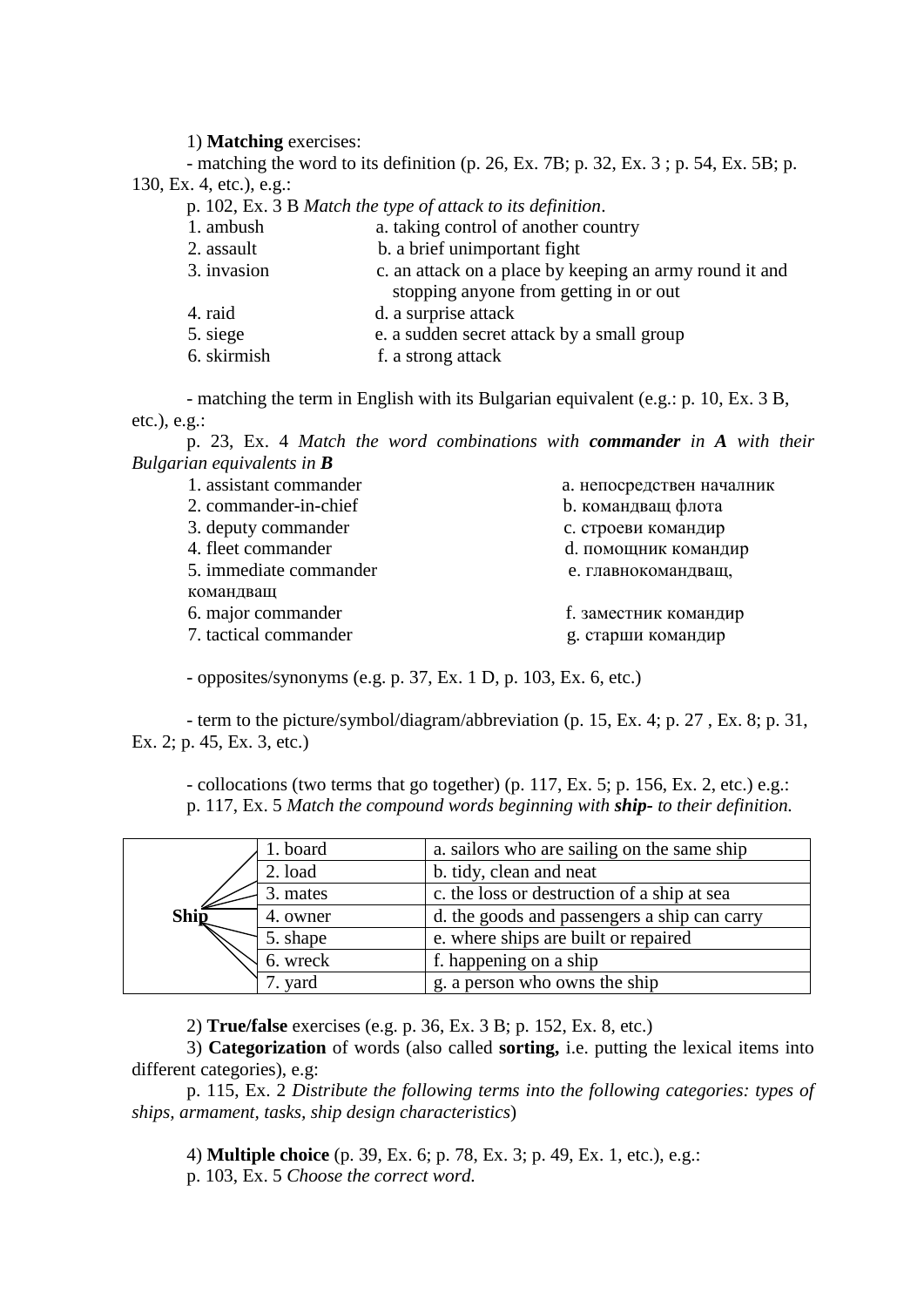1. to give oneself up to the enemy  $a$  to suppress b to surrender c to step off 2. to set free from a tyrant or conqueror

- a/ to liberate b/ to relieve c/ to surrender
- 3. to stop the siege

a/ to carry out b/ to expose c/ to relieve

4. to take control over land  $a$  to land b to annex c invade 5. to capture quickly or very forcefully a/ to invade b/ to occupy c/ to seize 6. to get by fighting  $a$  to capture b to give in c to subvert

5) **Answering questions** (e.g.: p. 10, Ex. 3 C; p. 45, Ex. 4; p. 133, Ex. 5A, etc.)

6) **Completion tasks**, often called gap-filling exercises, used not only in practice but also in revision stages. They are:

**-** open gap-fills (p. 64, Ex. 4; p. 78, Ex. 4, etc.) e.g.:

p. 78, Ex. 3 *Read the text and fill in the missing words.*

One of the main aspects of military  $(1)$  is the salute. It is a (2) of respect and a sign of comradeship among service  $(3)$ 

The words of General John J. Pershing, commanding general of the American Expeditionary Forces in World War I indicates the (4) \_\_\_\_\_\_\_\_\_\_\_\_ of saluting. "Send me who can shoot and salute," he demanded.

No one can confirm exactly where the salute began, but for hundreds and perhaps thousands of years, the (5) \_\_\_\_\_\_\_\_\_\_\_ hand (or "weapon hand") has been raised as a greeting of friendship and knights raised their visors to friends for the purpose of identification. It became the  $(6)$  \_\_\_\_\_\_\_\_\_\_\_\_ to approach each other with raised  $(7)$  $\Box$ , palm to the front, showing that there was no concealed (8)  $\Box$ 

**-** closed gap-fills (multiple choice activities), (p. 24, Ex. 6 B; p. 27, Ex. 9, etc.), e.g.: p. 103, Ex. 7 *Fill in the blanks with the following words: campaign, losses, victory, casualty, surrender, cease fire, triumph, defeat, conquest.* 

- 1. They suffered heavy \_\_\_\_\_\_\_\_\_\_\_\_\_ in the last battle.
- 2. If Napoleon's at Austerlitz was the high-point of his military career, his \_\_\_\_\_\_\_\_\_\_\_\_ to take Moscow was a failure leading to the \_\_\_\_\_\_\_\_\_\_\_\_ at Waterloo, which was his end.
- 3. Her son is a set of the Vietnam war: he lost his both legs.
- 4. The German unconditional \_\_\_\_\_\_\_\_\_\_\_\_\_\_ was accepted by the Allied Powers.
- 5. The Norman of Britain began in 1066.
- 6. The commanders agreed on  $a/n$  \_\_\_\_\_\_\_\_\_\_\_\_\_\_\_ for a period of five hours to allow the removal of the wounded.

- crosswords (p. 39, Ex. 7; p. 80, Ex. 9, etc.) e.g.:

7) **Creation tasks** - the students use the new terms in a sentence or a story, in writing, speaking or both forms. (p. 116, Ex. 4; p. 122, Ex. 11; p. 173, Ex. 5) e.g.:

p. 172, Ex. 4 *Look at the diagram below and use the information you have learned so far from this unit to comment on it.*

*THE PLACE OF CIMIC IN THE OPERATIONAL ENVIRONMENT*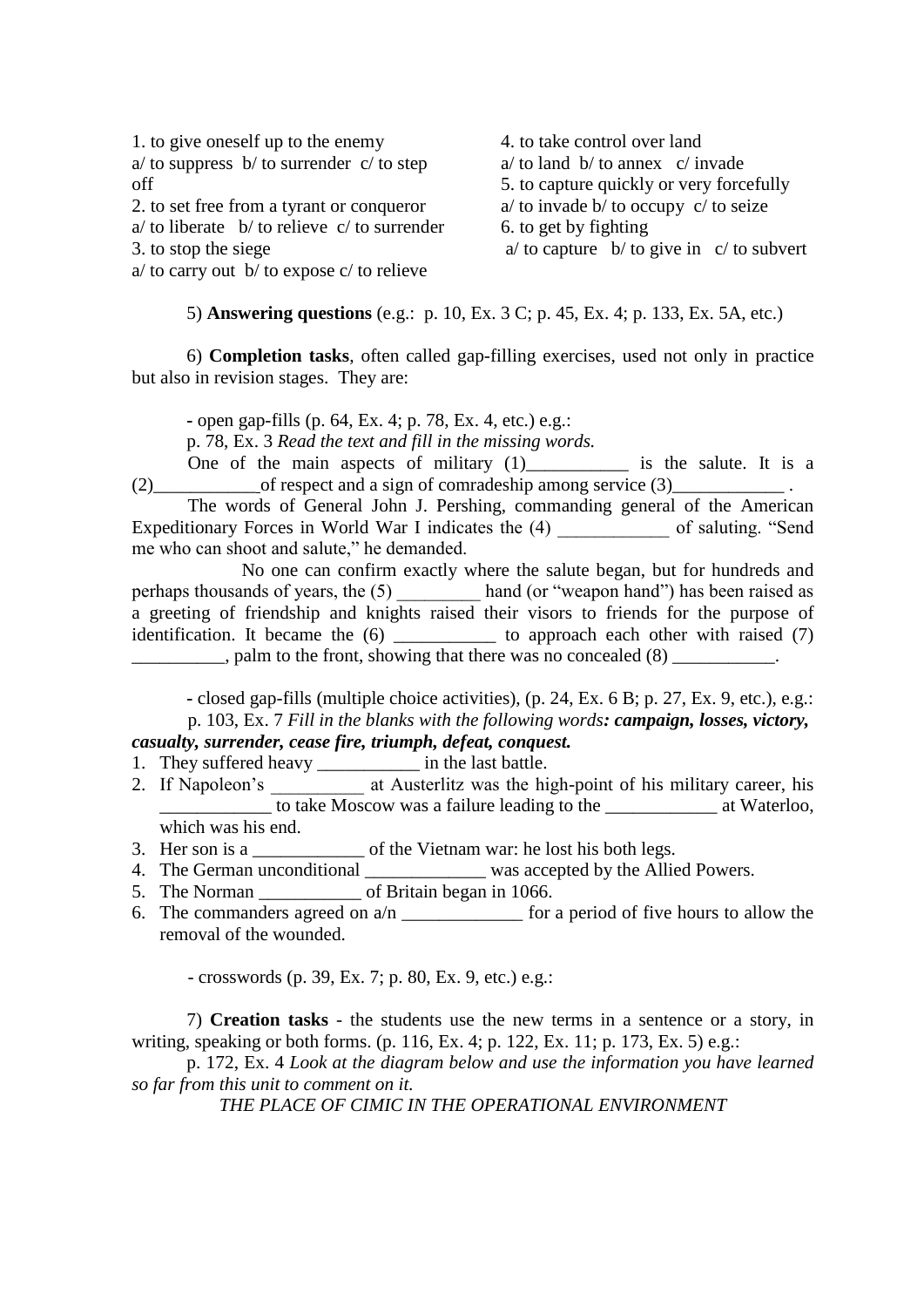

### **CONCLUSIONS**

All of the above analyses prove that effective teaching of terms in ESP lessons is a sphere in English teaching which needs special attention since it develops students" abilities required for successful communication in occupational settings. Facilitation of this process goes hand in hand with the understanding of what ESP actually represents and what various roles ESP practitioners need to adopt in order to ensure success of the ESP teaching. Successful learning is possible only when terms "are not taught as a subject separated from the students' real world (or wishes); instead, it is integrated into a subject matter area important to the learners." (Fiorito)

Problems of selecting, presenting and practicing terms need to be dealt with the help of both subject specialists and students; the latter feel much more motivated when they become the active side in the process and can contribute to the lesson with their professional knowledge in their L1, thus improving their specialized English as well.

#### **References:**

1. Anthony, L. 1997: *Defining English for specific purposes and the role of the ESP practitioner*. Retrieved 6.04.2010 from http://www.antlab.sci.waseda.ac.jp/abstracts/Aizukiyo97.pdf

2. Anthony L. English for Specific Purposes: What does it mean? Why is it different? Retrieved 6.04.2010 http://www.antlab.sci.waseda.ac.jp/abstracts/ESParticle.html

3. Dudley-Evans T., M. St John. 1998: Developments in ESP. A Multi-disciplinary Approach. Cambridge University Press.

4. Fiorito L.: Teaching English for Specific Purposes (ESP), Retrieved 6.04.2010 http://www.usingenglish.com/teachers/articles/teaching-english-for-specific-purposes-esp.html

5. Georgieva V. 2005: *English for the Military* textbook, Military Publishing House, Sofia.

6. Georgieva V. 2007: Systematization of Military Terminology: Mission (Im)Possible?, *Foreign Language Competence as an Integral Component of a University Graduate Profile*, University of Defence, Brno, ISBN 978-80-7231-261-0, pp. 85-104

7. Graves K., 2000: Designing Language Courses: A guide for teachers. Heinle & Heinle.

8. Hutchinson T., A. Waters. 1987: English for Specific Purposes. Cambridge University Press.

9. Sager, J. A 1990: Practical Course in Terminology Processing. John Benjamins, Amsterdam/ Philadelphia